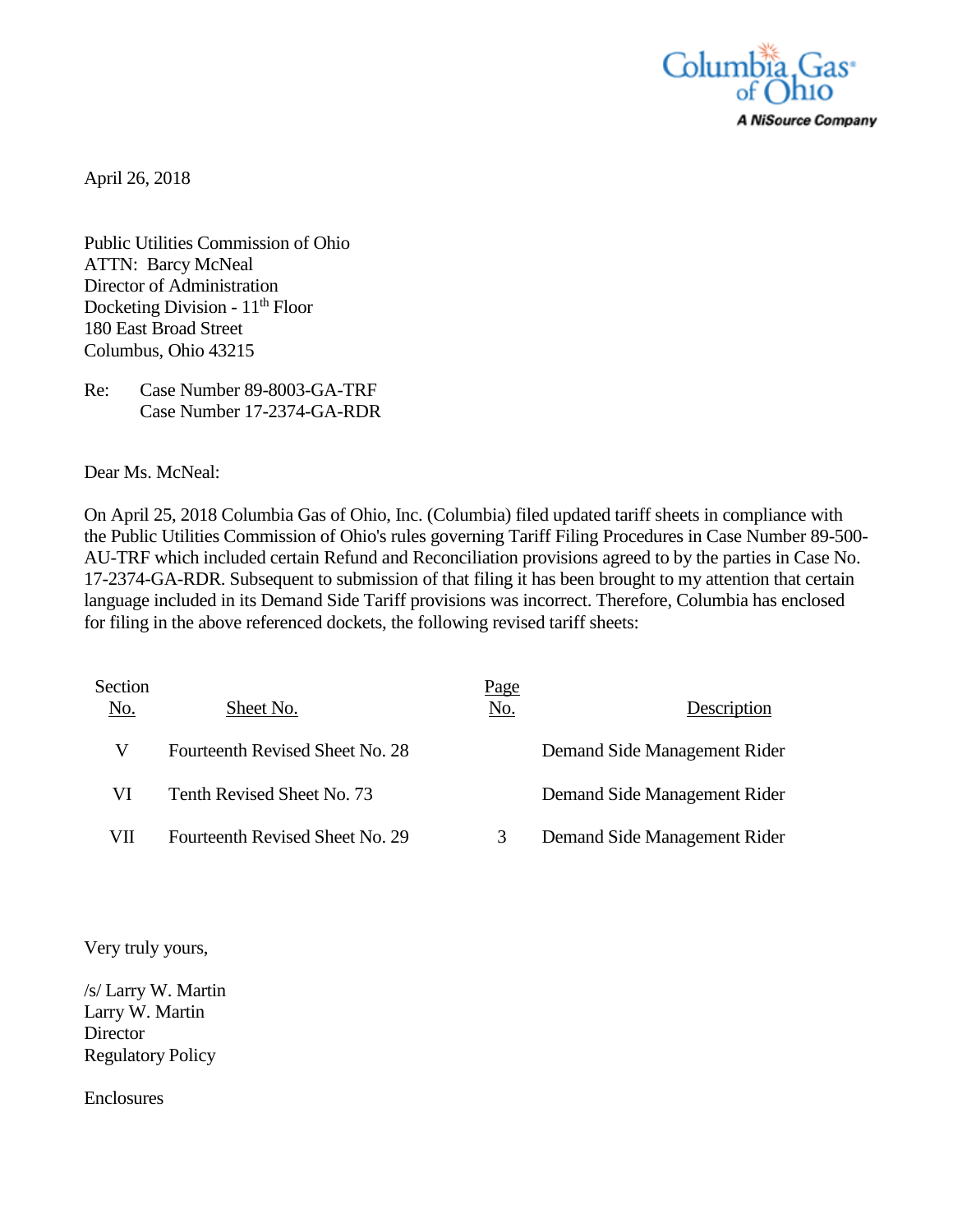## **COLUMBIA GAS OF OHIO, INC. Thirteenth Revised Sheet No. 28**

## **RULES AND REGULATIONS GOVERNING THE DISTRIBUTION AND SALE OF GAS**

#### **DEMAND SIDE MANAGEMENT RIDER**

#### **APPLICABILITY**

Applicable to all volumes delivered under the Company's SGS rate schedule.

#### **DESCRIPTION**

An additional charge, for all gas consumed, to recover costs associated with the implementation of comprehensive, cost-effective energy efficiency programs made available to residential and commercial customers.

## **RATE**

All gas consumed per account per month  $$0.2336/Mcf$ 

## **RECONCILIATION ADJUSTMENTS**

This Rider is subject to reconciliation or adjustment, including but not limited to, increases or refunds. Such reconciliation or adjustment shall be limited to the twelve-month period of expenditures upon which the rates were calculated, if determined to be unlawful, unreasonable, or imprudent by the Commission in the docket those rates were approved or the Supreme Court of Ohio.

Filed in accordance with Public Utilities Commission of Ohio Opinion and Order issued on April 25, 2018 in Case No. 17-2374-GA-RDR.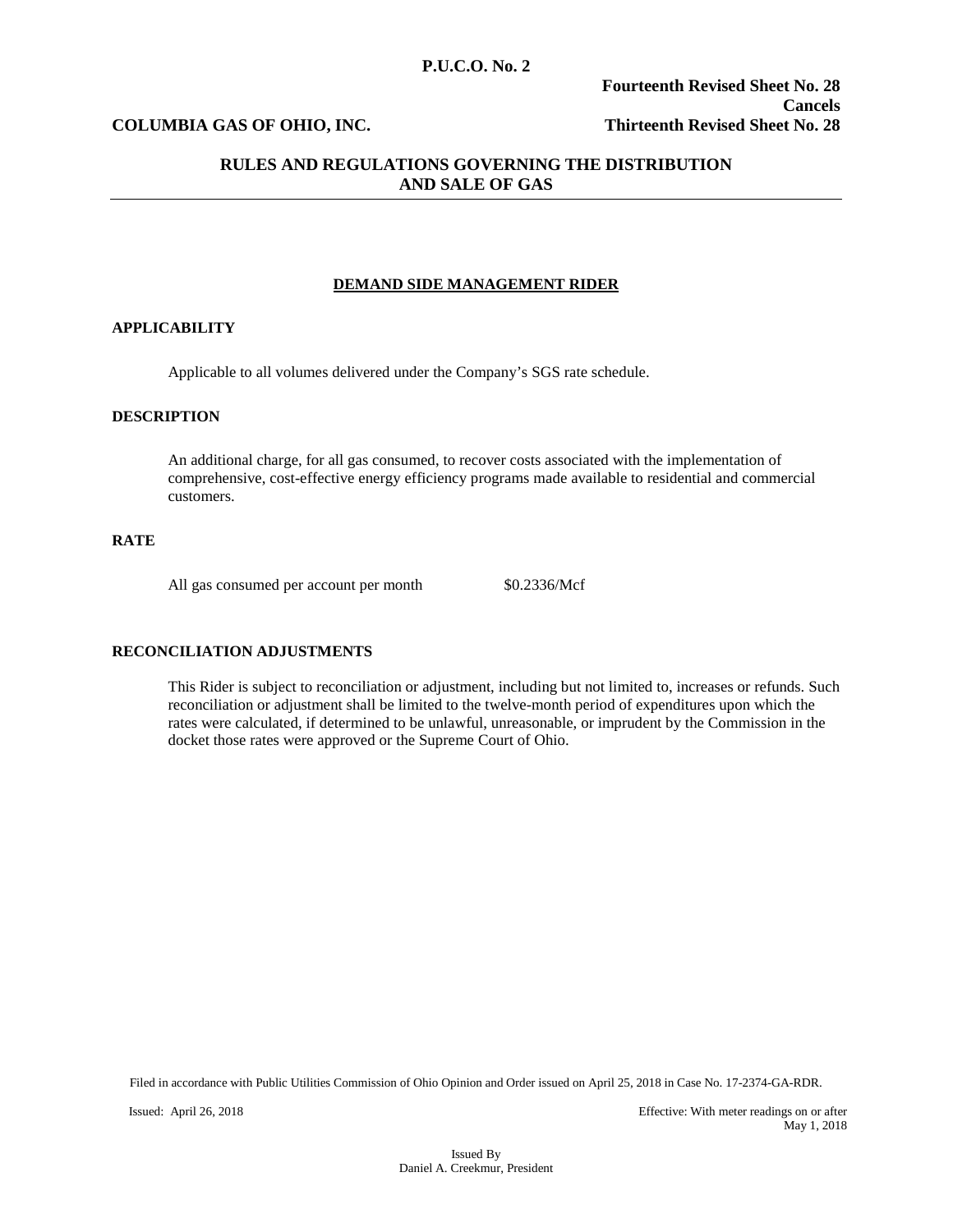## **P.U.C.O. No. 2**

## **COLUMBIA GAS OF OHIO, INC. Ninth Revised Sheet No. 73**

## **RULES AND REGULATIONS GOVERNING THE DISTRIBUTION AND SALE OF GAS**

#### **DEMAND SIDE MANAGEMENT RIDER**

#### **APPLICABILITY**

Applicable to all volumes delivered under the Company's SGTS rate schedule.

#### **DESCRIPTION**

An additional charge, for all gas consumed, to recover costs associated with the implementation of comprehensive, cost-effective energy efficiency programs made available to residential and commercial customers.

#### **RATE**

All gas consumed per account per month \$0.2336/Mcf

### **RECONCILIATION ADJUSTMENTS**

This Rider is subject to reconciliation or adjustment, including but not limited to, increases or refunds. Such reconciliation or adjustment shall be limited to the twelve-month period of expenditures upon which the rates were calculated, if determined to be unlawful, unreasonable, or imprudent by the Commission in the docket those rates were approved or the Supreme Court of Ohio.

Filed in accordance with Public Utilities Commission of Ohio Opinion and Order issued on April 25, 2018 in Case No. 17-2374-GA-RDR.

Issued: April 26, 2018 Effective: With meter readings on or after May 1, 2018

> Issued By Daniel A. Creekmur, President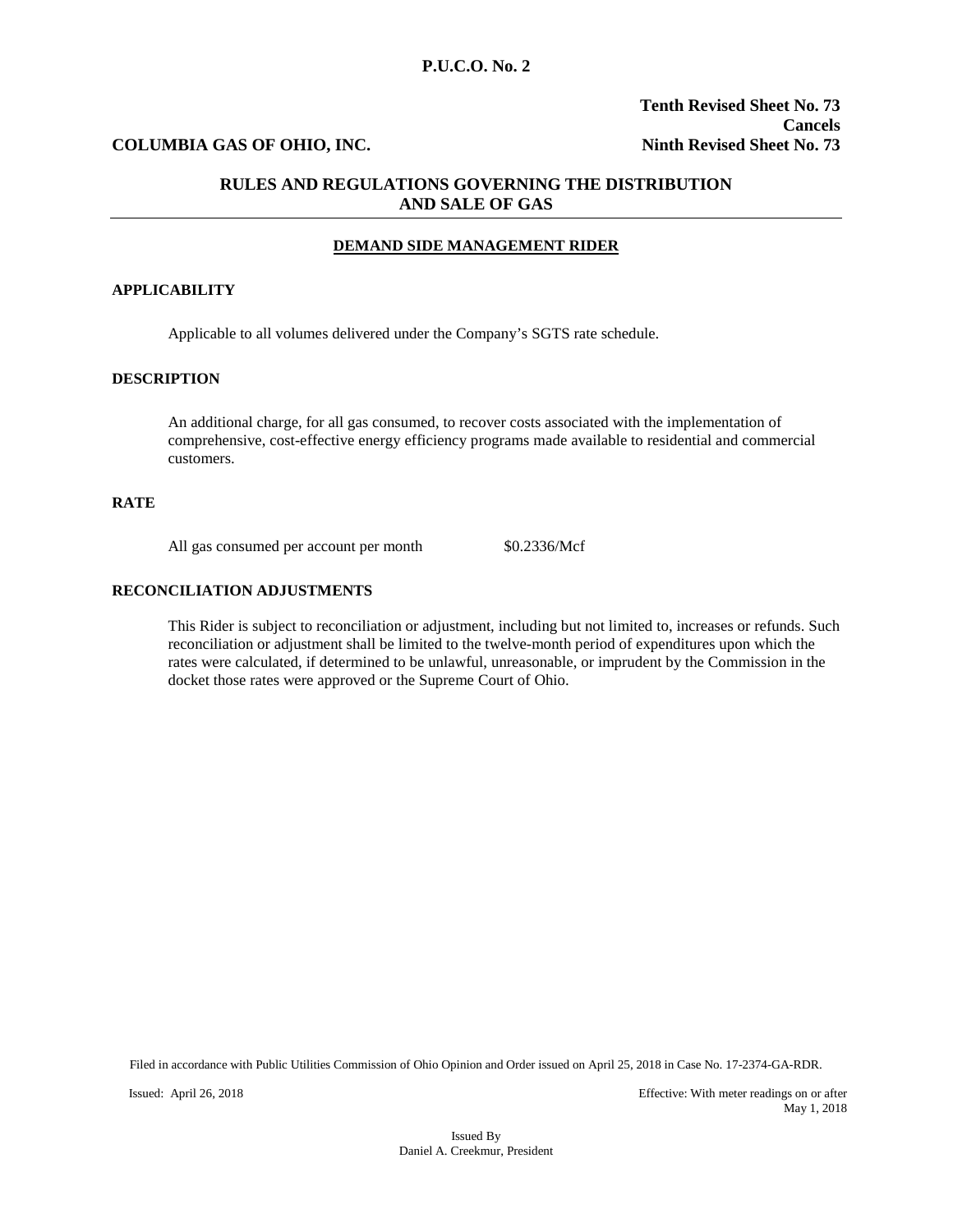## **SECTION VII PART 29 - BILLING ADJUSTMENTS**

## DEMAND SIDE MANAGEMENT RIDER

## **29.6 APPLICABILITY**

Applicable to all volumes delivered under the Company's Full Requirements Small General Transportation Service schedule.

#### **29.7 DESCRIPTION**

An additional charge, for all gas consumed, to recover costs associated with the implementation of comprehensive, cost-effective energy efficiency programs made available to residential and commercial customers.

### **29.8 RATE**

All gas consumed per account per month 0.2336/Mcf

## **RECONCILIATION ADJUSTMENTS**

This Rider is subject to reconciliation or adjustment, including but not limited to, increases or refunds. Such reconciliation or adjustment shall be limited to the twelve-month period of expenditures upon which the rates were calculated, if determined to be unlawful, unreasonable, or imprudent by the Commission in the docket those rates were approved or the Supreme Court of Ohio.

Filed in accordance with Public Utilities Commission of Ohio Opinion and Order issued on April 25, 2018 in Case No.17-2374-GA-RDR.